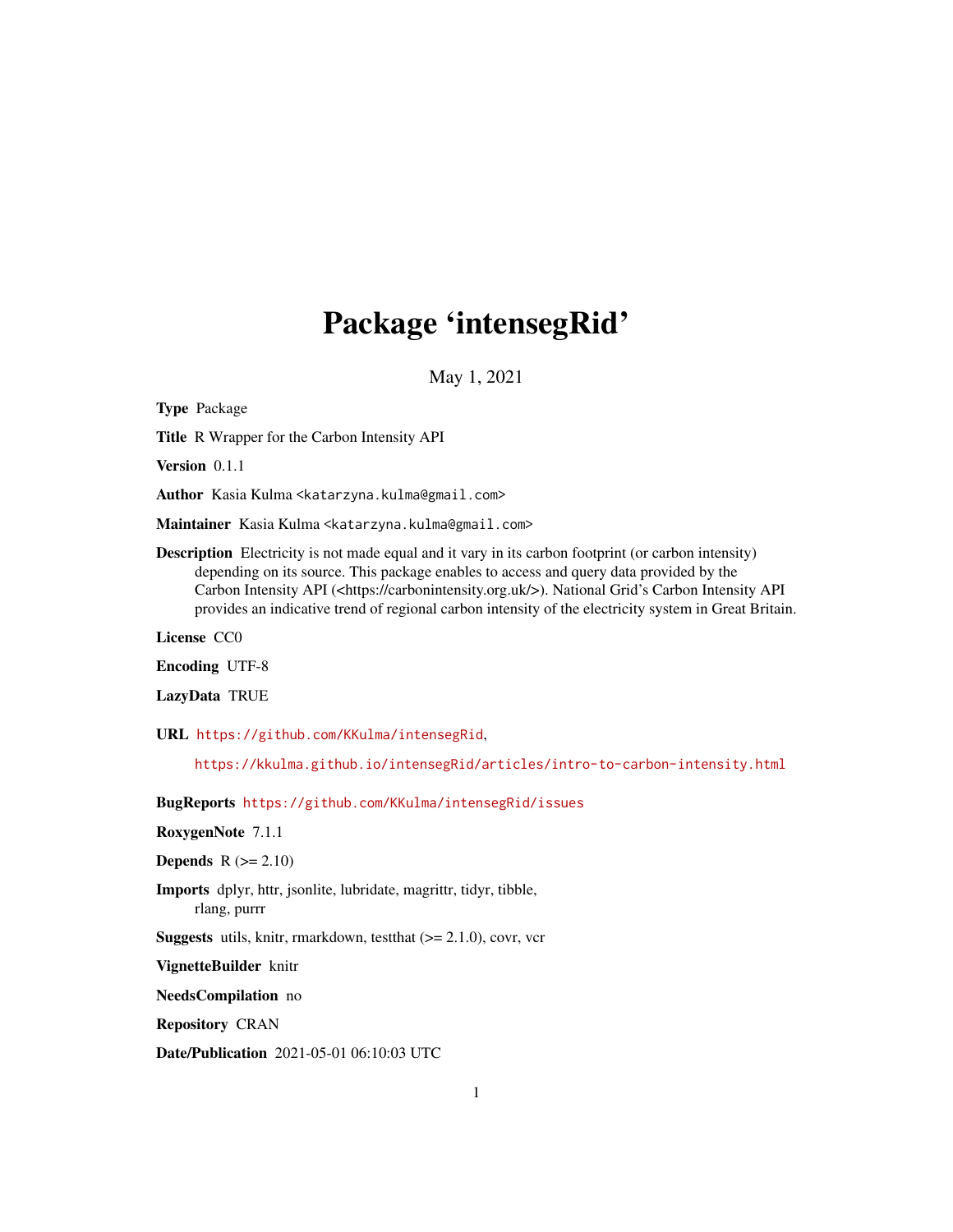### <span id="page-1-0"></span>R topics documented:

| Index |  |  |  |  |  |  |  |  |  |  |  |  |  |  |  |  |  |
|-------|--|--|--|--|--|--|--|--|--|--|--|--|--|--|--|--|--|

clean\_colnames *Tidy up intensity results column names*

#### Description

Tidy up intensity results column names

#### Usage

```
clean_colnames(result)
```
#### Arguments

result a data frame with raw results from Carbon Intensity API

#### Value

data frame

get\_british\_ci *Fetch British carbon intensity data for specified time period*

#### Description

Fetch British carbon intensity data for specified time period

#### Usage

get\_british\_ci(start = NULL, end = NULL)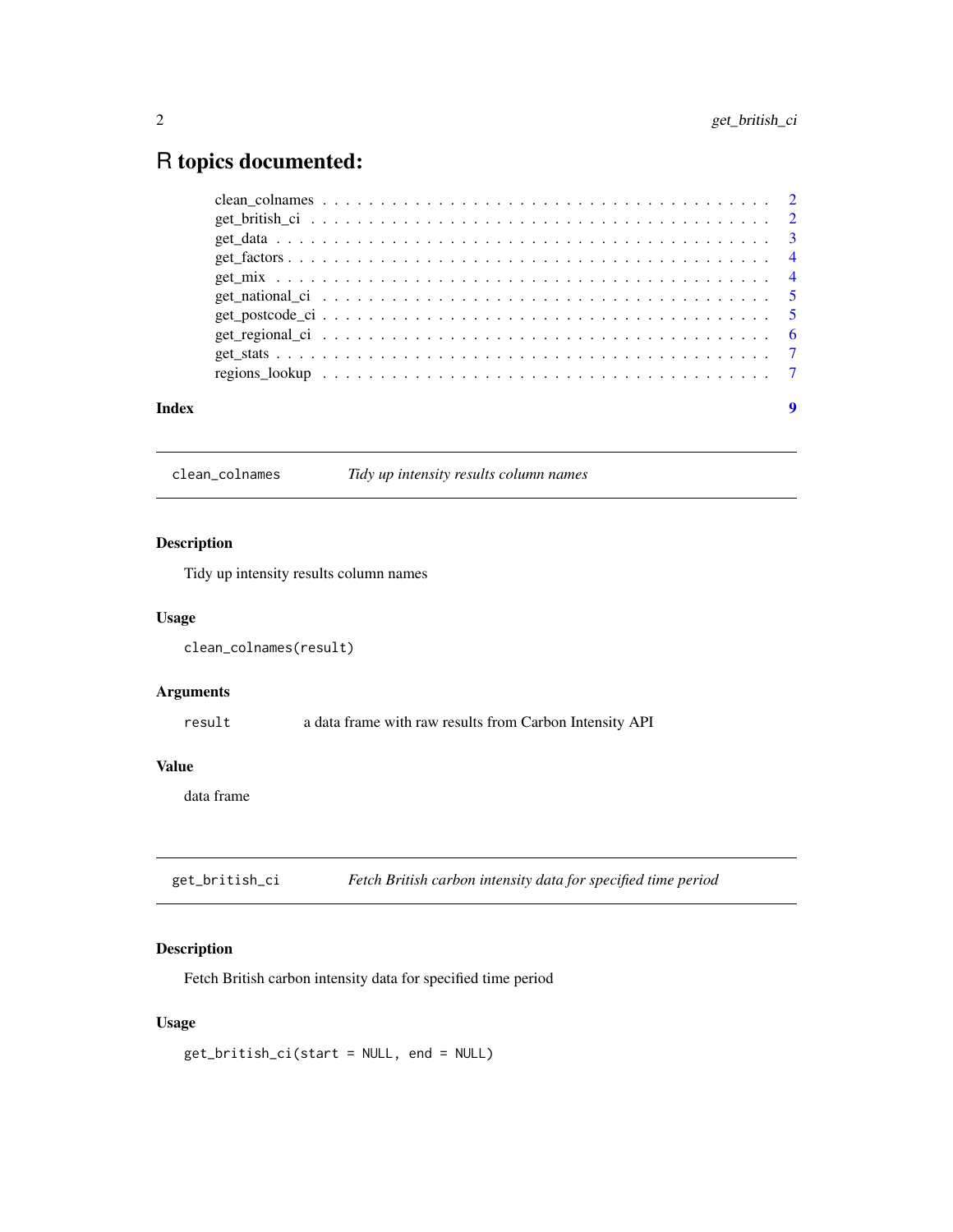#### <span id="page-2-0"></span>get\_data 3

#### Arguments

| start | character A start date of the intesity.                                                      |
|-------|----------------------------------------------------------------------------------------------|
| end   | character An end date of the intesity data. The maximum date range is limited<br>to 14 days. |

#### Value

a data.frame with 1/2-hourly carbon intensity data for specified time period

#### Examples

```
## Not run:
get_british_ci()
get_british_ci(start = '2019-01-01', end = '2019-01-02')
## End(Not run)
```
#### Description

Retrieve raw data from Carbon Intensity API

#### Usage

get\_data(call)

#### Arguments

call character API URL

#### Value

tibble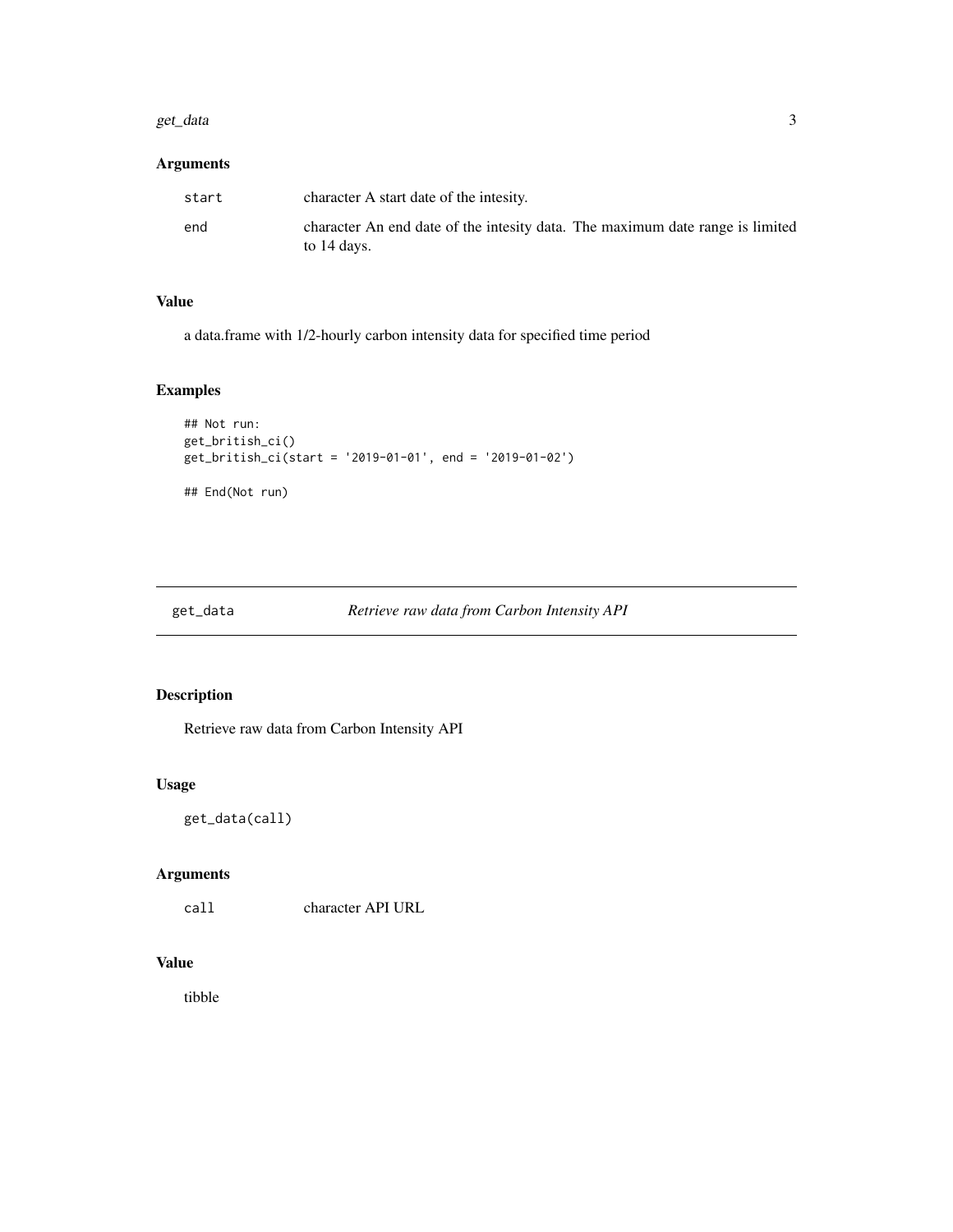<span id="page-3-0"></span>

#### Description

Get Carbon Intensity factors for each fuel type

#### Usage

get\_factors()

#### Value

a tibble

#### Examples

get\_factors()

get\_mix *Get generation mix for current half hour*

#### Description

Get generation mix for current half hour

#### Usage

get\_mix(start = NULL, end = NULL)

#### Arguments

| start | character A start date of the intesity data |
|-------|---------------------------------------------|
| end   | character An end date of the intesity data  |

#### Value

tibble

#### Examples

```
## Not run:
start <- "2019-04-01"
end <- "2019-04-07"
get_mix(start, end)
get_mix()
## End(Not run)
```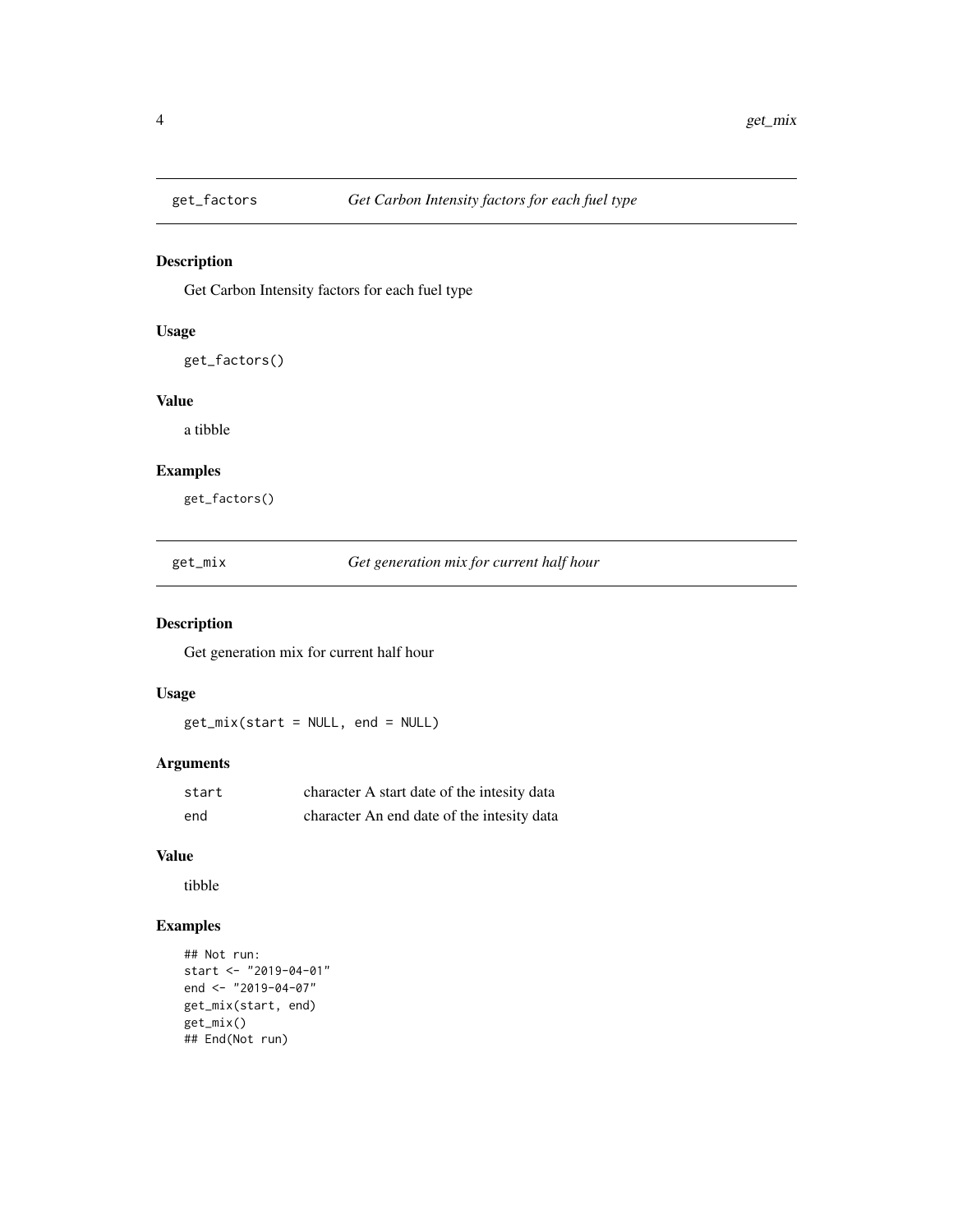<span id="page-4-0"></span>

#### Description

Get Carbon Intensity data for current half hour for a specified GB Region

#### Usage

```
get_national_ci(start = NULL, end = NULL, region = NULL)
```
#### Arguments

| start  | character A start date of the intesity                                       |
|--------|------------------------------------------------------------------------------|
| end    | character An end date of the intesity data                                   |
| region | character The name of the GB region, one of 'England', 'Scotland' or 'Wales' |

#### Value

a tibble

#### Examples

```
## Not run:
get_national_ci()
get_national_ci(region = 'England')
get_national_ci(region = 'Scotland')
get_national_ci(region = 'Wales')
get_national_ci(start = '2019-01-01', end = '2019-01-02')
```
## End(Not run)

get\_postcode\_ci *Get Carbon Intensity for specified postcode.*

#### Description

Get Carbon Intensity for specified postcode.

#### Usage

```
get_postcode_ci(postcode, start = NULL, end = NULL)
```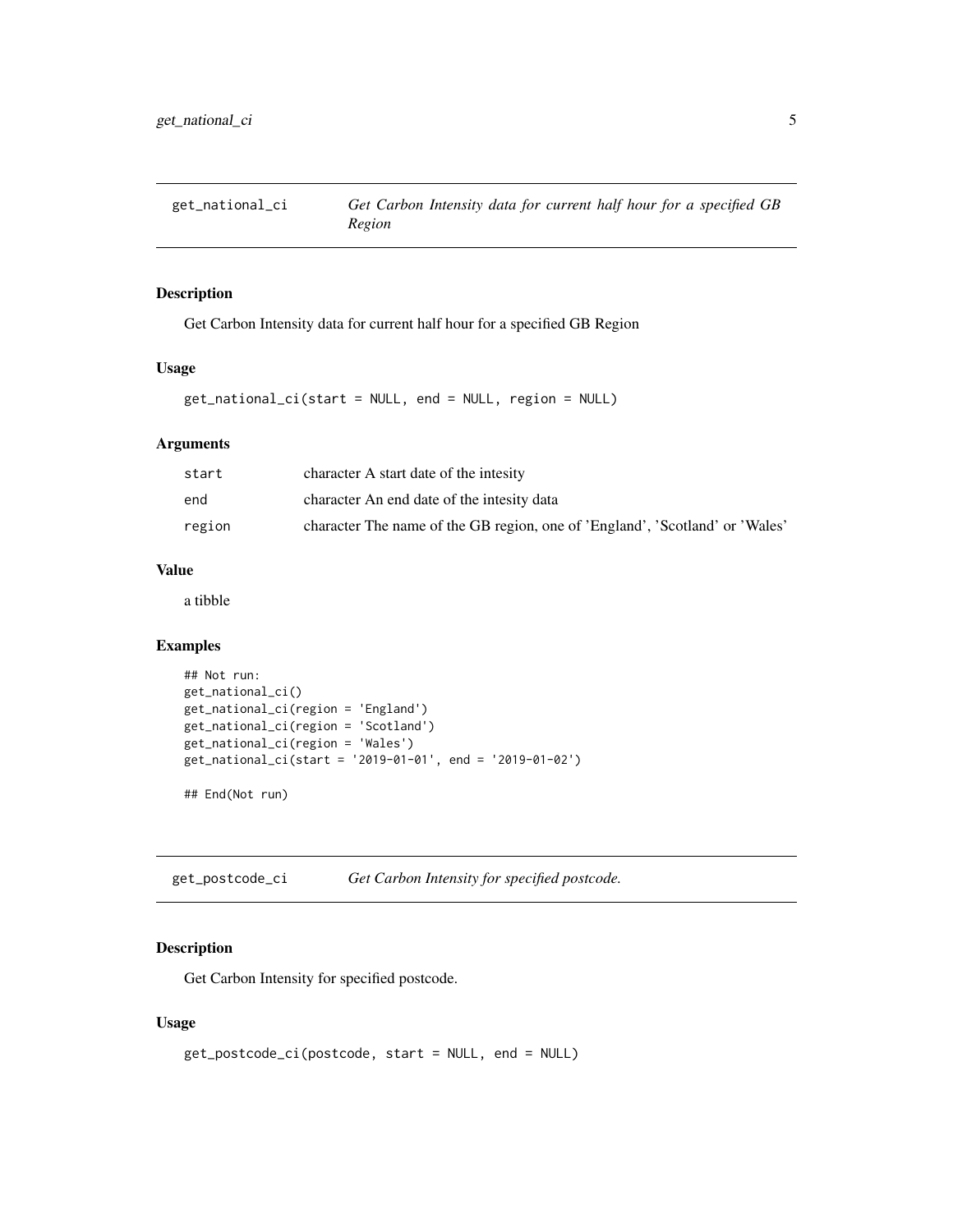#### <span id="page-5-0"></span>Arguments

| postcode | character Outward postcode i.e. RG41 or SW1 or TF8. Do not include full<br>postcode, outward postcode only |
|----------|------------------------------------------------------------------------------------------------------------|
| start    | character A start date of the intesity data                                                                |
| end      | character An end date of the intesity data                                                                 |

#### Value

tibble

#### Examples

```
## Not run:
get_postcode_ci(postcode = 'EN2')
get_postcode_ci(postcode = 'EN2', start = '2019-01-01', end = '2019-01-02')
## End(Not run)
```

| get_regional_ci | Get Carbon Intensity data between specified datetimes for specified |
|-----------------|---------------------------------------------------------------------|
|                 | region                                                              |

#### Description

Get Carbon Intensity data between specified datetimes for specified region

#### Usage

get\_regional\_ci(region\_id, start = NULL, end = NULL)

#### Arguments

| region_id | numeric Region ID in the UK region. See list of Region IDs in regions_lookup |
|-----------|------------------------------------------------------------------------------|
| start     | character A start date of the intesity data                                  |
| end       | character An end date of the intesity data                                   |

#### Value

a tibble

#### Examples

```
## Not run:
get_regional_ci(13)
get_regional_ci(13, start = '2019-01-02', end = '2019-01-03')
## End(Not run)
```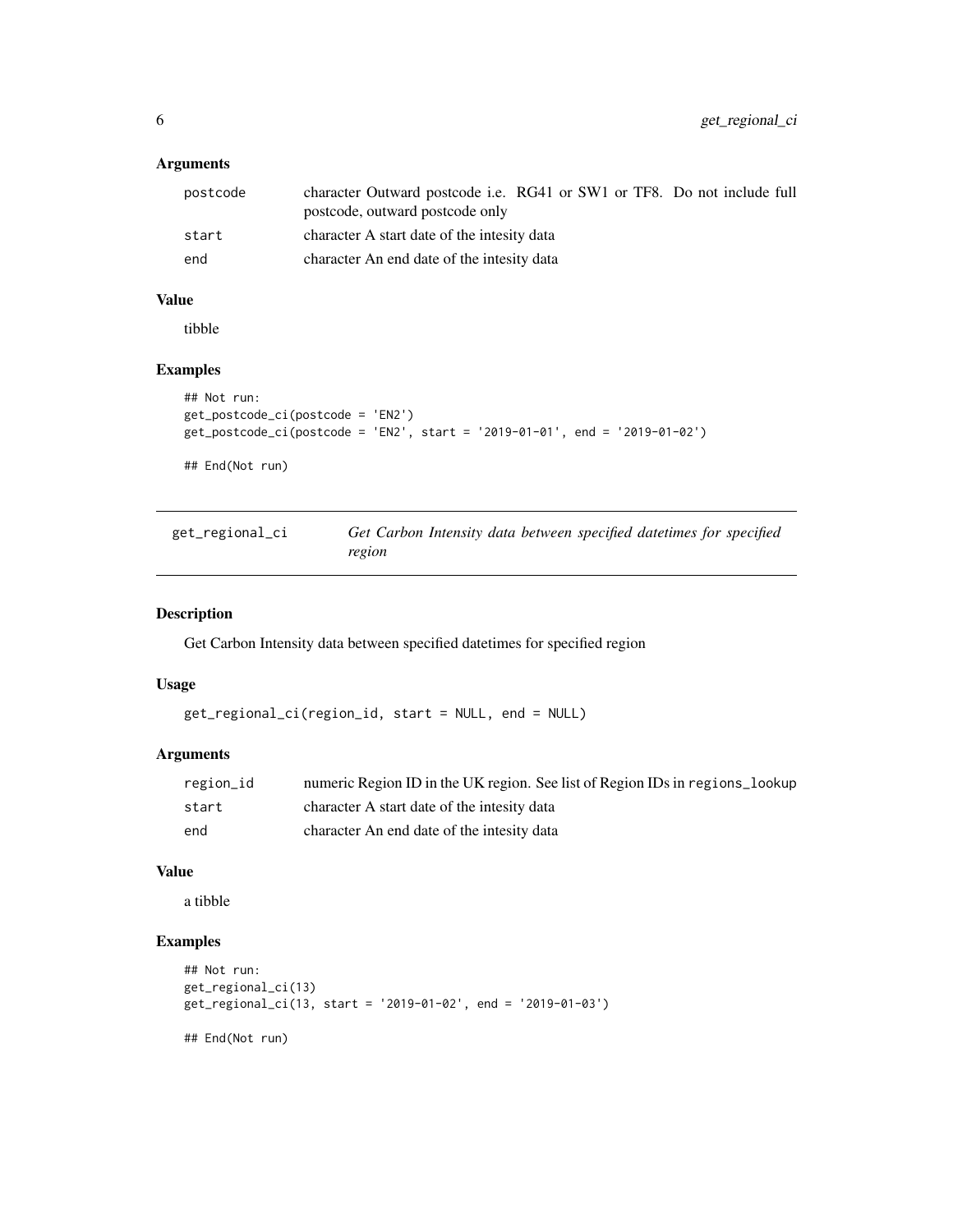<span id="page-6-0"></span>

#### Description

Get Carbon Intensity statistics between from and to dates

#### Usage

get\_stats(start, end, block = NULL)

#### Arguments

| start | character A start date of the stats data. The maximum date range is limited to 30<br>days.                                                               |
|-------|----------------------------------------------------------------------------------------------------------------------------------------------------------|
| end   | character An end date of the stats data. The maximum date range is limited to<br>30 days.                                                                |
| block | numeric Block length in hours <i>i.e.</i> a block length of 2 hrs over a 24 hr period<br>returns 12 items with the average, max, min for each 2 hr block |

#### Value

tibble

#### Examples

```
## Not run:
start <- "2019-04-01"
end <- "2019-05-01"
get_stats(start, end)
get_stats(start, end, block = 2)
## End(Not run)
```
regions\_lookup *regions\_lookup*

#### Description

A lookup table of region\_ids and corresponding GB regions

#### Usage

regions\_lookup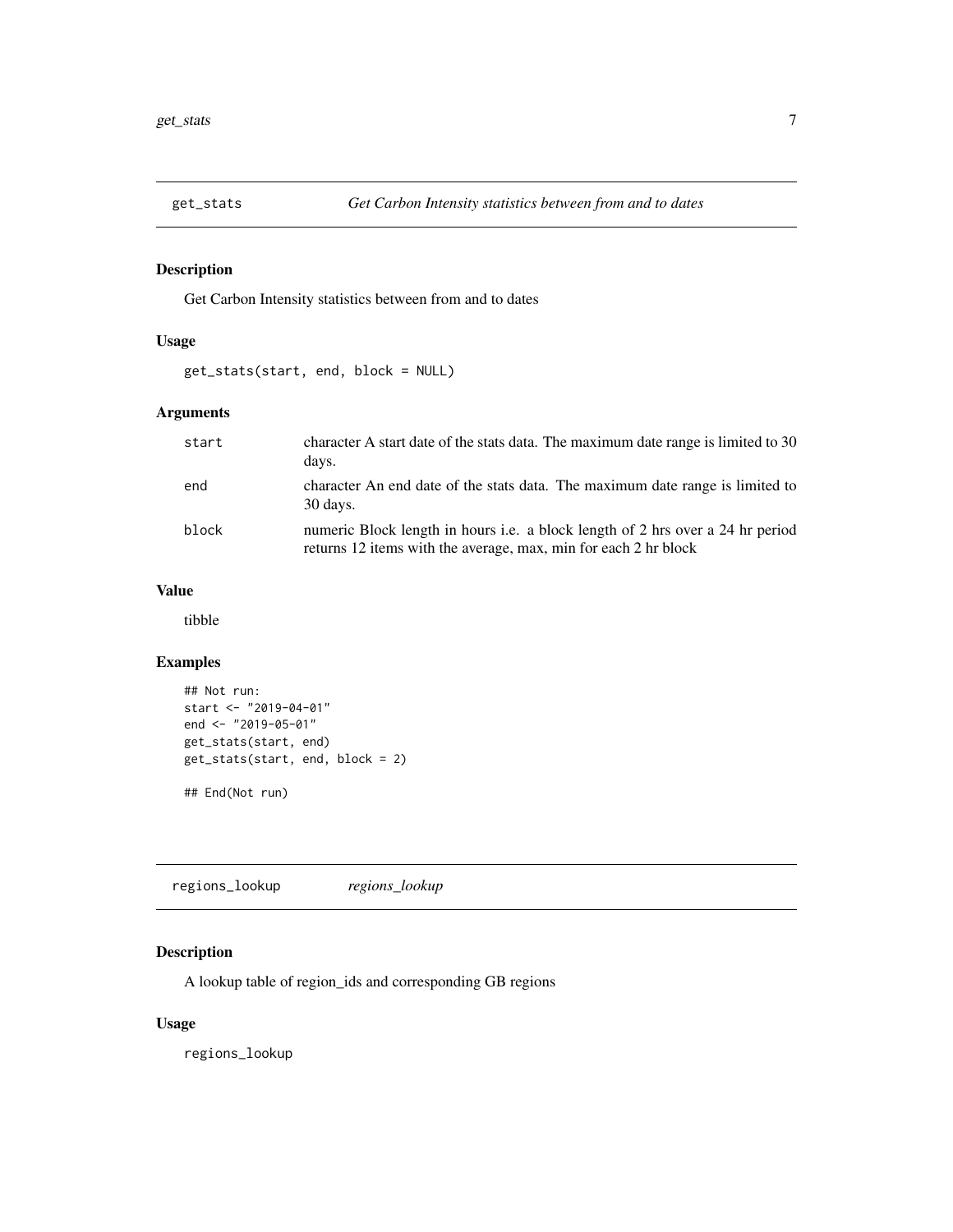#### Format

A data frame with 17 rows and 2 variables:

Region ID region ID to be used in intensegRid package

Shortname corresponding GB region

#### Source

<https://carbon-intensity.github.io/api-definitions/#region-list>